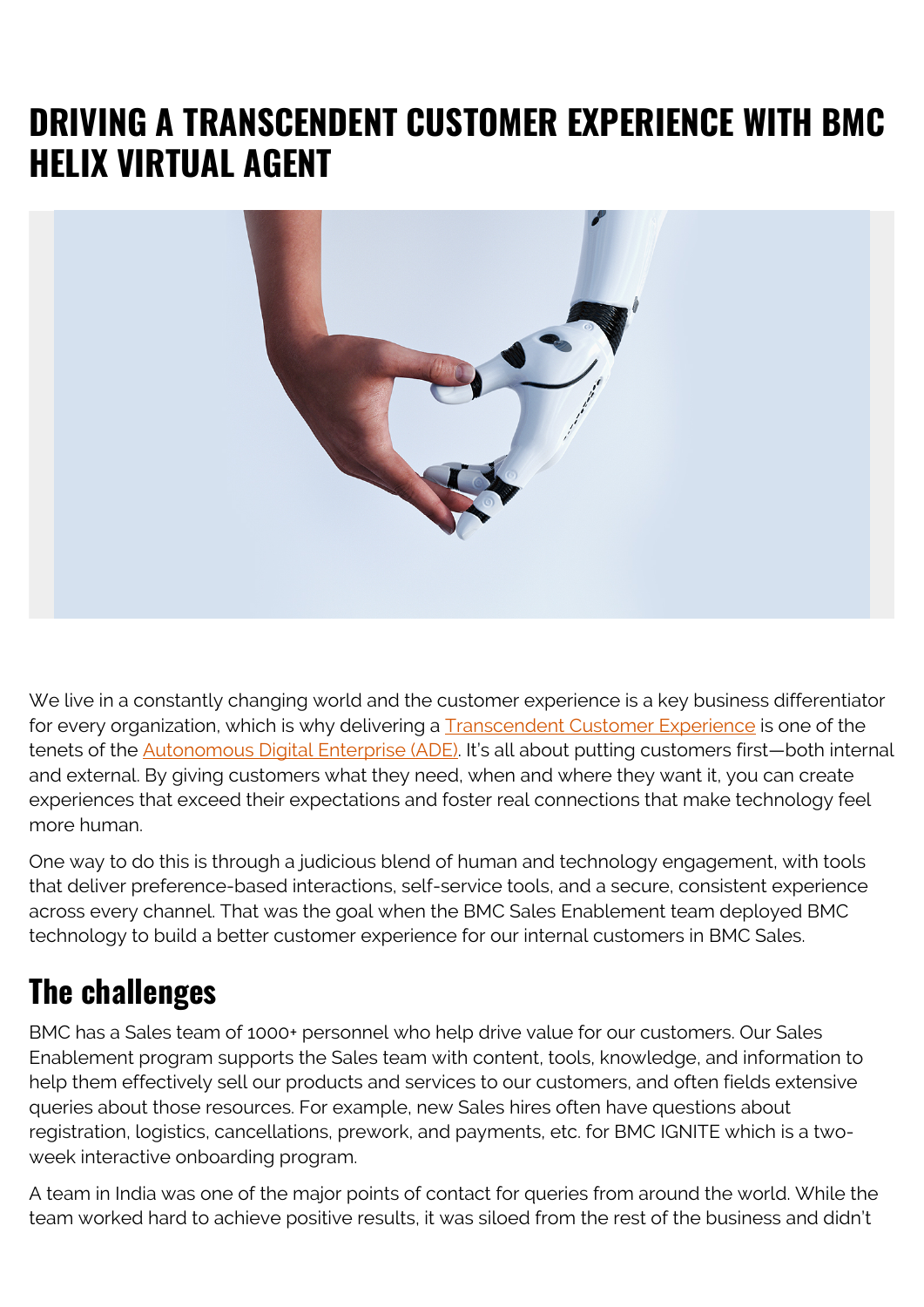have the technology it needed to properly support a global internal customer base. Both issues created delays in real-time responses, repeat queries, and a subpar customer experience for the Sales team, along with low morale for the Sales Enablement team. It was also a poor first impression for new hires.

## **Enter [BMC Helix Virtual Agent](https://blogs.bmc.com/it-solutions/bmc-helix-virtual-agent.html?301=bmc-helix-chatbot)**

To address these challenges, the Sales Enablement team joined forces with [BMC Innovation Labs](https://blogs.bmc.com/corporate/bmc-innovation-labs.html) (as well as BMC's internal IT organization) to develop a solution that would deliver a Transcendent Customer Experience with:

- Zero lead time for users
- Location-agnostic real-time responses
- Mobile-friendly usability



Sales Enablement chose to build the Enablement Virtual Agent (EVA) leveraging our **BMC Helix** [Virtual Agent](https://blogs.bmc.com/it-solutions/bmc-helix-virtual-agent.html?301=bmc-helix-chatbot), which won the [2020 AI Breakthrough Award for being the "Best Chatbot Solution."](https://www.prweb.com/releases/2020_ai_breakthrough_awards_program_recognizes_standout_artificial_intelligence_solutions_and_companies_around_the_world/prweb17351819.htm)

One major challenge during the implementation was avoiding use case conflicts since the Sales Enablement programs and platforms are interlinked and have common keywords and phrases. This was solved by employing a sophisticated multi-bot architectural model. In this model, a universal or